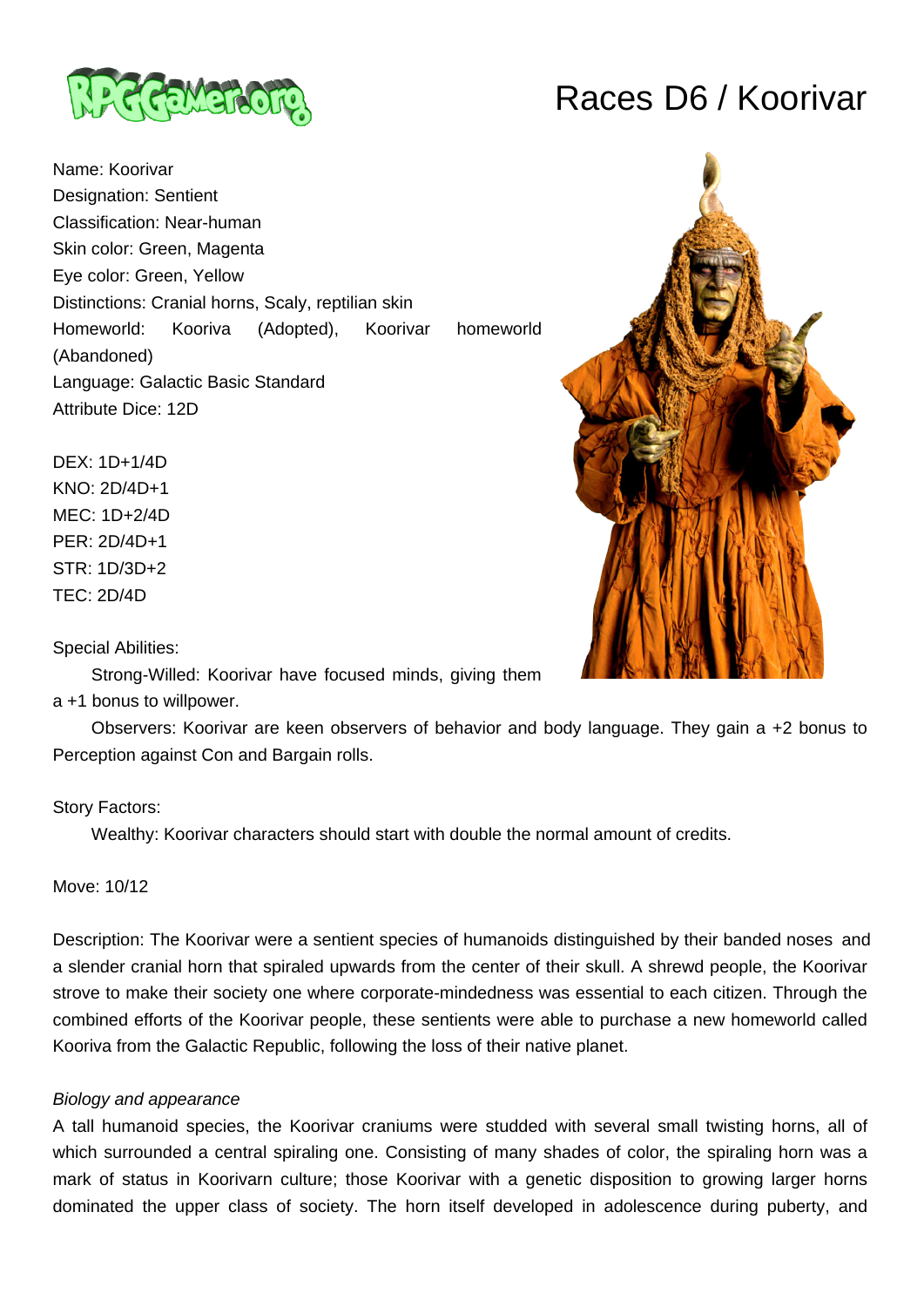would continue to grow taller and thicker until reaching adulthood. In addition to their cranial horn, the Koorivar were marked by banded ridges that studded their brows and nose. Appearing in a riot of colors, Koorivar spoke in a soft whispering language which focused on body language. This aided them in the business world when communicating in Basic, as they could pick up on others gestures more acutely.

### **History**

Native to a lost world, the Koorivar were forced to abandon their home when its life-giving star became unstable. Traveling the galaxy, the Koorivar settled on the tropical Inner Rim planet Kooriva, formally leasing it from the Galactic Republic. After centuries of living on the world, they adopted the name Koorivar and petitioned the Galactic Senate to allow them to purchase the world. Upon being turned down, the Koorviar were ousted by Kooriva's indigenous people and were forced to wander the galaxy. Instead of being defeated, the Koorivar strove to gain sway over members of the Senate through bargaining and corporate trickery.

For over half a millennium the Kooriva traveled from planet to planet scheming and working to gain enough votes to overturn the decision that lost them their home. The Koorivar were ultimately successful in their endeavors and were able to return to Koorivar, gaining membership in the Galactic Senate and becoming closely tied with the Corporate Alliance. To keep Kooriva's market high, the species seeded the galaxy with agents, trading stocks and selling shares to increase their profit. Despite such successful strides, when the Koorivar attempted to sell war machines to battling peoples on both sides of planetary conflicts, their reputation was ruined and their market crashed following a Republic investigation, blockade and sanctions. To get the Republic to back off, the Koorivar took great strides to comply with all of the Republic's demands and hide any illegal deals more thoroughly. As the Republic began to decline, the Koorivar elected Corporate Alliance Magistrate Passel Argente as their planet's representative in the Galactic Senate. During the Separatist Crisis, Argente withdrew Kooriva from the Republic and took up a seat on the ruling council of the Confederacy of Independent Systems. To protect their interests on foreign worlds during the Clone Wars, Argente raised an army of his own people known as the Koorivar Fusiliers, a pivotal fighting force during the war.

During the war, Koorivar were deported in droves from Coruscant because of the species' affiliation with the Confederacy. Despite the illegality of their presence, many Koorivar refused to leave the planet and were forced to stroll the streets with caution and fear. At the war's height, the Separatist Council was slaughtered by Darth Vader, killing Passel Argente and spelling the demise of the Confederacy and the Corporate Alliance. With Argente dead, the Alliance fled to the Corporate Sector and quickly faded away. On Koorivar Republic soldiers, now under the banner of the Galactic Empire, persecuted the Koorivar for their involvement in the war and sent their economy into a downwards spiral. Despite the biases towards non-Humans prevalent during the reign of the Empire, the Koorivar were swift in taking up leading roles in the corporate world of the New Republic and despite the setbacks of the Yuuzhan Vong War, the species continued to thrive under the Galactic Alliance; not withstanding the added scrutiny of the Galactic Alliance Committee on Corporate Oversight.

### Society and culture

As a society, the Koorivar prized financial prowess so much that all schools and academies on their home planet focused on the business arts. It was not uncommon for children as young as ten standard